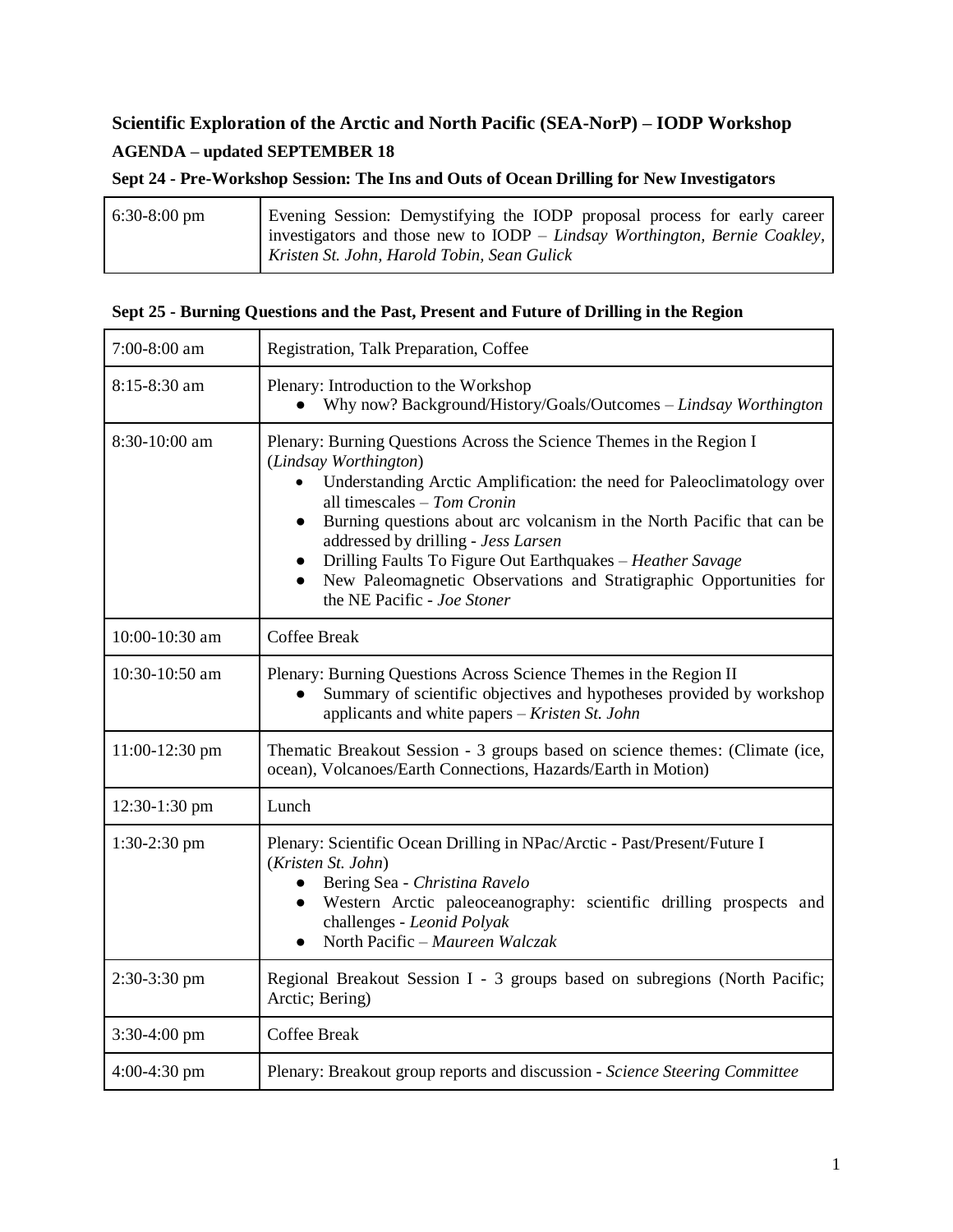| $4:30-5:30$ pm | Plenary: Scientific Ocean Drilling in NPac/Arctic - Past/Present/Future II<br>(Jule Mueller)<br>Early diagenesis in (sub-) Arctic sediments – Curse or blessing? -<br>$\bullet$<br>Christian Maerz<br>• The Subarctic Pacific and its marginal seas: connecting polar and lower<br>latitudes by circulation, land-ocean links and the carbon cycle - Lester<br>Lembke-Jene<br>• A North Pacific Treasure Map: Sea Ice Leaves Its Mark - Beth Caissie<br>Plio-Pleistocene Stability of the Bering Strait Gateway<br>and<br>$\bullet$<br>Interhemispheric polar teleconnections - Julie Brigham-Grette<br>• Future scientific challenges from borehole core and cuttings to advance<br>understanding of seismogenic subduction zone: an example from<br>NantroSEIZE project - Rina Fukuchi |
|----------------|------------------------------------------------------------------------------------------------------------------------------------------------------------------------------------------------------------------------------------------------------------------------------------------------------------------------------------------------------------------------------------------------------------------------------------------------------------------------------------------------------------------------------------------------------------------------------------------------------------------------------------------------------------------------------------------------------------------------------------------------------------------------------------------|
| $5:30-8:30$ pm | Ice Breaker and Dinner                                                                                                                                                                                                                                                                                                                                                                                                                                                                                                                                                                                                                                                                                                                                                                   |

## **Sept 26 – Drilling, Instrumentation and Regional Priorities**

| 8:00-8:15 am       | Plenary: Welcome and brief summary from previous day – Bernie Coakley                                                                                                                                                                                                                                                                                                                                                                                                                                   |
|--------------------|---------------------------------------------------------------------------------------------------------------------------------------------------------------------------------------------------------------------------------------------------------------------------------------------------------------------------------------------------------------------------------------------------------------------------------------------------------------------------------------------------------|
| $8:15 - 9:00$ am   | Plenary: IODP Drilling and Instrumentation<br>(Bernie Coakley)<br>JOIDES Resolution capabilities and plans – Laurel Childress<br>Review of IODP proposal system and site selection criteria - Sean<br>$\bullet$<br>Gulick                                                                                                                                                                                                                                                                               |
| $9:00 - 9:45$ am   | Plenary: New opportunities, long term initiatives, existing site data<br>(Bernie Coakley)<br>Canada Basin north of Alaska: Frontier Scientific Opportunities -<br>Debbie Hutchinson<br>Understanding megathrust earthquake hazards along the southern Alaska<br>$\bullet$<br>margin through scientific drilling - Peter Haeussler<br>Exploring the Interplay Between Tectonics, Fluids, and Sedimentary<br>Processes Along The Queen Charlotte Transform Boundary - Danny<br><b>Brothers</b>            |
| $9:45 - 10:15$ am  | Coffee break                                                                                                                                                                                                                                                                                                                                                                                                                                                                                            |
| $10:15 - 11:30$ am | Plenary: Key hypotheses and new directions<br>(Matthias Forwick)<br>Drilling locked and creeping subduction segments offshore Alaska -<br>Anne Becel<br>Pleistocene–Holocene sediment routing to the Beringian Margin - Matt<br>$\bullet$<br>Malkowski<br>Sediment microbial geochemical cycling and biosignatures - Jesse<br>Colangelo<br>Arctic Ocean glaciation during the late Pleistocene: what can we learn<br>from combining terrestrial and off-shore sediment records? - Louise<br>Farquharson |